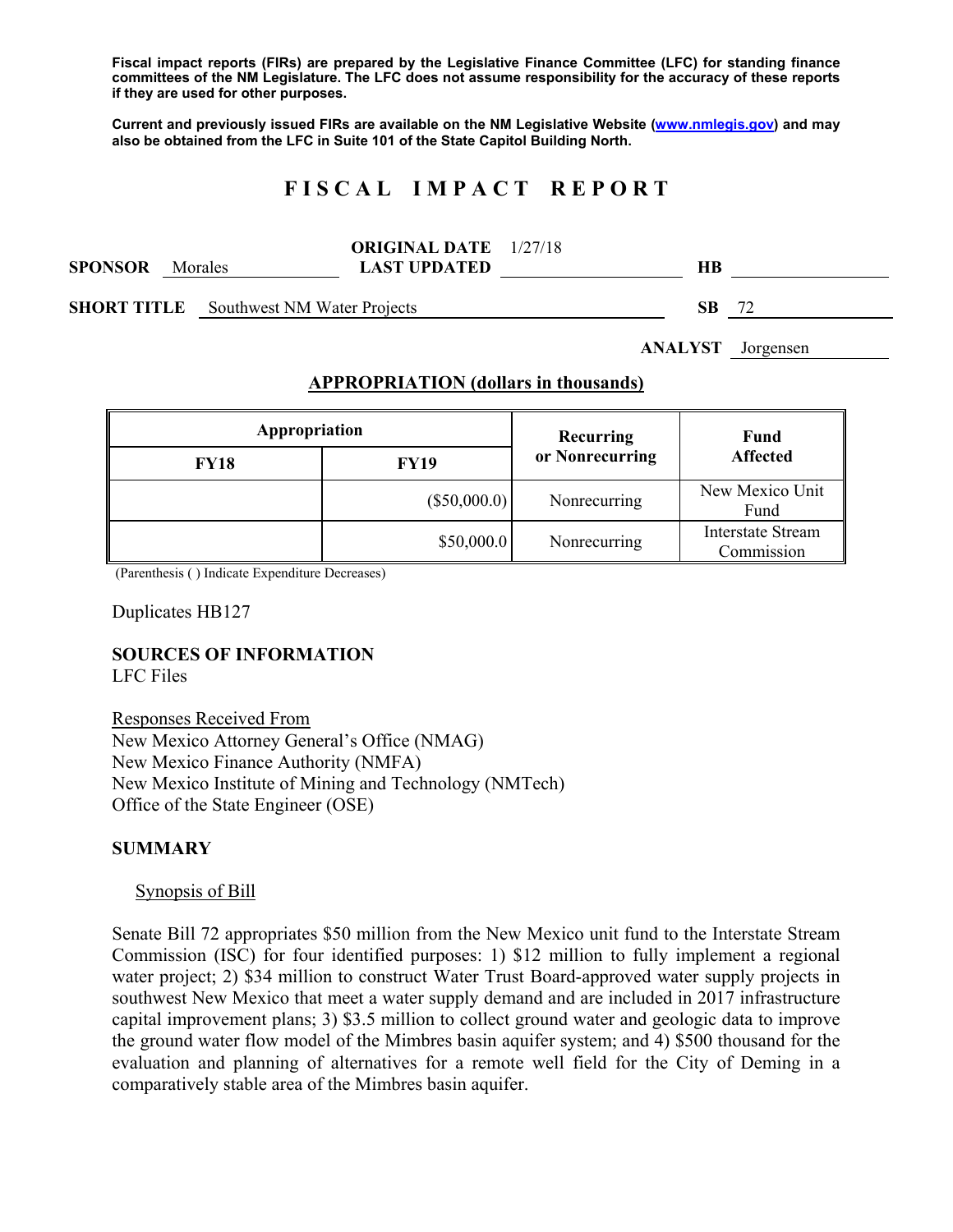#### **Senate Bill 72 – Page 2**

SB72 requires that local project sponsors provide a match between 10 percent and 20 percent. SB72 provides for expenditure of the appropriations in fiscal year 2019 through 2023 and unexpended or unencumbered balances remaining at the end of fiscal year 2023 shall revert to the New Mexico Unit Fund.

### **FISCAL IMPLICATIONS**

The OSE raised concerns that enactment of SB72 would disrupt construction of a diversion project and may reduce funding available for 16 water utilization projects which received \$9.1 million from the unit fund. OSE also notes that spending New Mexico unit funds would deprive the state of the income received through investment of these funds and may prevent ISC from paying staff salaries for employees working on the New Mexico unit, or diversion.

Under the federal Arizona Water Rights Settlement Act (AWSA), New Mexico has the option to use \$66 million (in 2004 dollars) in federal funds to meet water supply demands in the state's "southwestern water planning region" (Catron, Luna, Hidalgo, and Grant counties). The federal Department of the Interior approved moving forward with feasibility studies in November 2015. New Mexico is eligible to receive \$34 million (also indexed to 2004 dollars) in additional funding for a diversion project if the required National Environmental Policy Act (NEPA) review is complete and a "record of decision" is issued by December 2019. OSE notes that enactment of SB72 would likely hamper the completion of the NEPA process thus endangering the funding available for construction of a diversion project. While a project has been selected, the NEPA process has yet to begin.

### **SIGNIFICANT ISSUES**

### NMAG notes:

Section 212(i) of the Arizona Water Settlements Act (which cross-references the above-cited federal statutes) provides that

Withdrawals from the New Mexico Unit Fund shall be for the purpose of paying costs of the New Mexico Unit or other water utilization alternatives to meet water supply demands in the Southwest Water Planning Region of New Mexico, *as determined by the New Mexico Interstate Stream Commission* in consultation with the Southwest New Mexico Water Study Group or its successor . . . .

Because SB72 attempts to appropriate monies from the New Mexico Unit Fund for purposes specified by the legislature, it appears to contradict the federal statutes directive that such spending determinations be made by the ISC. If the bill is enacted and subsequently challenged, a court could hold that it is subject to federal preemption.

While federal and state law are clear that the determination of which projects are selected is up to ISC, the Legislature's power of appropriation still extends over state funds such as the New Mexico unit fund. Although the fund statute states that "money in the fund … is appropriated to the interstate stream commission," similar continuing appropriation language is used a total of 119 times in statute regarding various funds which are appropriated annually through the legislative process.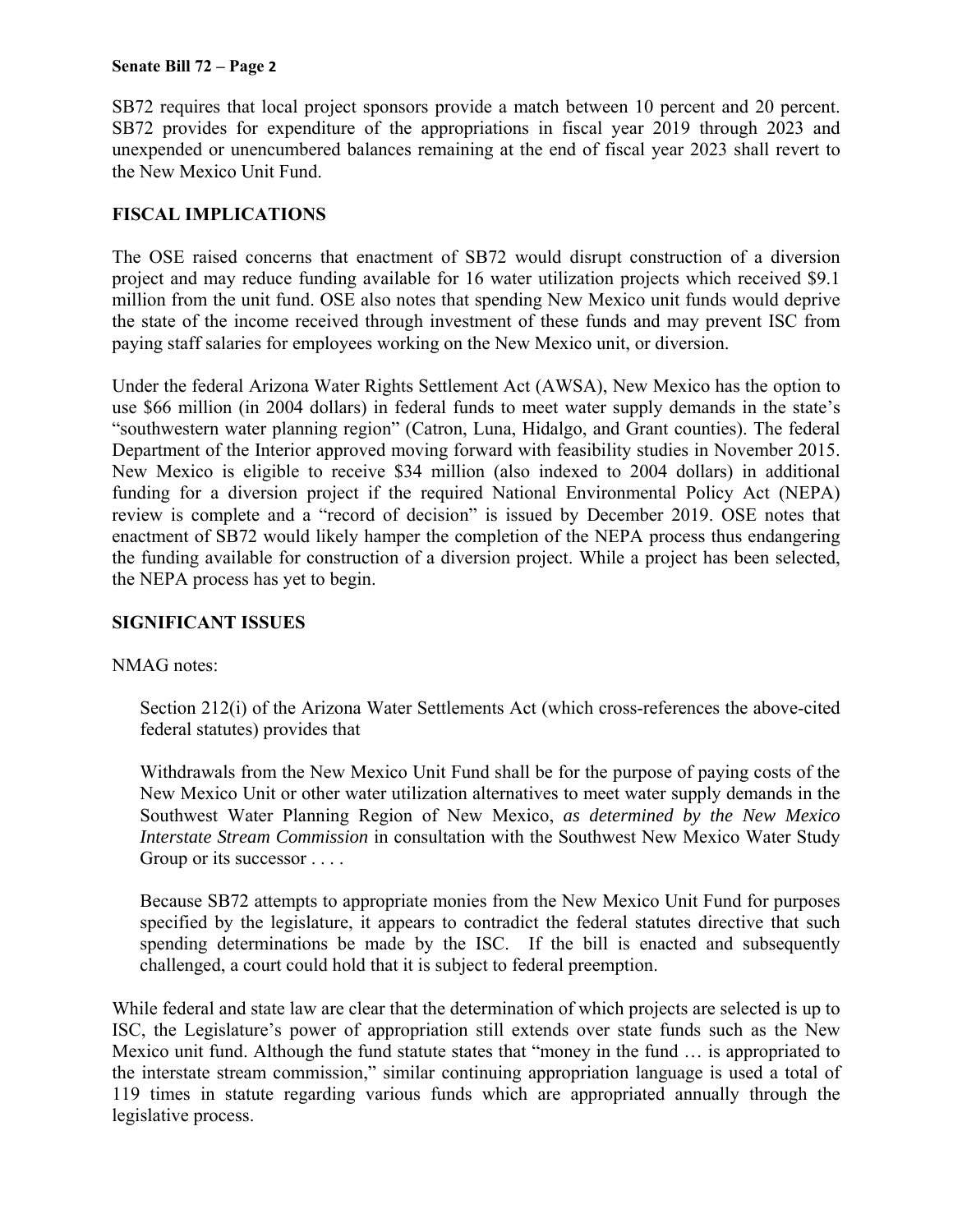#### **Senate Bill 72 – Page 3**

The New Mexico Supreme Court's opinion in *State of New Mexico ex rel. Smith v. Martinez*, *2011-NMSA-043*, states:

The New Mexico Constitution vests the power to appropriate money exclusively with the Legislature. Our Constitution further requires that a law making an appropriation must "distinctly specify the sum appropriated and the object to which it is to be applied," with money being "paid out of the treasury only upon appropriations made by the legislature." (citations omitted).

Because the New Mexico unit fund statute does not distinctly specify an appropriated sum, it may not meet the constitutional requirement of an appropriation. Although the purpose of the unit fund and the authority to determine which projects are selected are restricted by federal and state law, the power to appropriate the fund resides with the Legislature. This is further shown by ISC's inclusion of the fund as "other state funds" revenue in its annual budget request each year since fiscal year 2013 and submission of budget adjustment requests to increase use of the fund which also classify it as "other state funds" revenue. Finally, LFC, DFA, and ISC staff reached consensus in the summer of 2016 that the unit fund should be classified as "other state funds."

According to New Mexico Tech:

From the 1950s to 1990s, some regions (i.e. south of Deming) in southwest NM have seen alarming rates of groundwater level declines, which have slowed some since the 1990s. In other locations, groundwater levels are stable; suggesting groundwater use may be in balance with surface water recharge. Comparisons across the state show that the Mimbres basin in Southwestern New Mexico remains an area of higher concern, due to an overall reduction in the amount of groundwater available in storage. Previous studies of the hydrology of this region have been performed based on limited data from existing wells and mapping. Additionally, there are local groundwater models used for groundwater administration, but these are not comprehensive across the region. Measured trends and predictive analysis suggest a reduction in surface water supplies in the region, limiting potential recharge to groundwater basins. Long term planning and management for the region requires a comprehensive understanding of available groundwater resources across the entire Mimbres basin.

In addition, New Mexico Tech believes the hydrogeologic study portion of this bill would provide an important planning and management tool that would directly benefit state water managers, local municipalities and adjacent communities, and the public.

### **OTHER SUBSTANTIVE ISSUES**

Concerns have been raised about the financial sustainability of the diversion project. In a letter dated November 30, 2017, (Attachment 1) the State Auditor's Office raised concerns about the viability of future revenue streams necessary to support the operations and maintenance costs of the diversion.